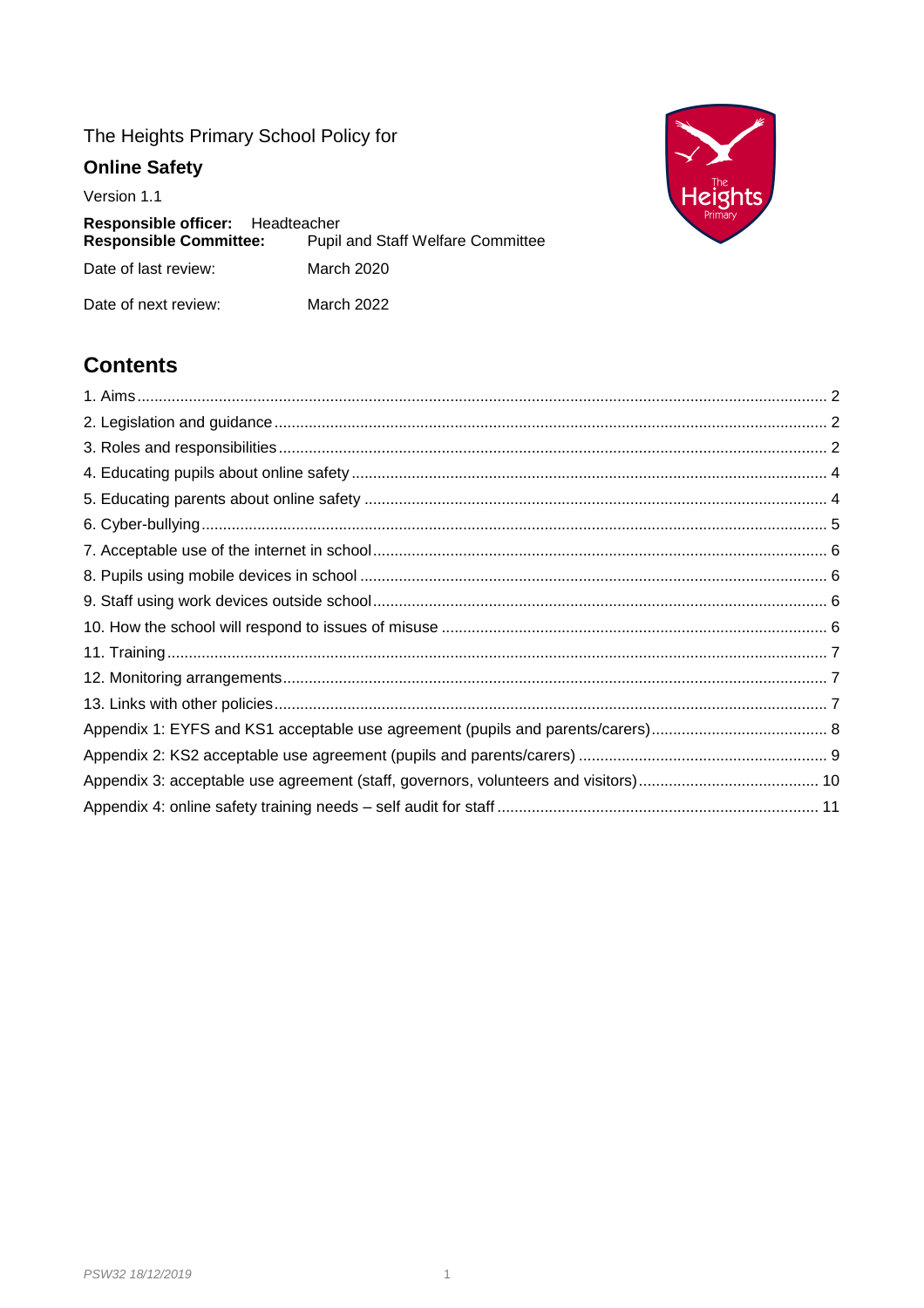## **1. Aims**

Our school aims to:

- Have robust processes in place to ensure the online safety of pupils, staff, volunteers and governors
- Deliver an effective approach to online safety, which empowers us to protect and educate the whole school community in its use of technology
- Establish clear mechanisms to identify, intervene and escalate an incident, where appropriate

## <span id="page-1-0"></span>**2. Legislation and guidance**

This policy is based on the Department for Education's (DfE) statutory safeguarding guidance, [Keeping](https://www.gov.uk/government/publications/keeping-children-safe-in-education--2)  [Children Safe in Education,](https://www.gov.uk/government/publications/keeping-children-safe-in-education--2) and its advice for schools on:

- > [Teaching online safety in schools](https://www.gov.uk/government/publications/teaching-online-safety-in-schools)
- [Preventing and tackling bullying](https://www.gov.uk/government/publications/preventing-and-tackling-bullying) and [cyber-bullying: advice for Headteachers and school staff](https://www.gov.uk/government/publications/preventing-and-tackling-bullying)
- [Relationships and sex education](https://www.gov.uk/government/publications/relationships-education-relationships-and-sex-education-rse-and-health-education)
- > [Searching, screening and confiscation](https://www.gov.uk/government/publications/searching-screening-and-confiscation)

It also refers to the Department's guidance on [protecting children from radicalisation.](https://www.gov.uk/government/publications/protecting-children-from-radicalisation-the-prevent-duty)

It reflects existing legislation, including but not limited to the [Education Act 1996](https://www.legislation.gov.uk/ukpga/1996/56/contents) (as amended), the Education [and Inspections Act 2006](https://www.legislation.gov.uk/ukpga/2006/40/contents) and the [Equality Act 2010.](https://www.legislation.gov.uk/ukpga/2010/15/contents) In addition, it reflects the [Education Act 2011,](http://www.legislation.gov.uk/ukpga/2011/21/contents/enacted) which has given teachers stronger powers to tackle cyber-bullying by, if necessary, searching for and deleting inappropriate images or files on pupils' electronic devices where they believe there is a 'good reason' to do so.

The policy also takes into account the National Curriculum computing programmes of study.

This policy complies with our funding agreement and articles of association.

## <span id="page-1-1"></span>**3. Roles and responsibilities**

### **3.1 The Governing Body**

The Governing Body has overall responsibility for monitoring this policy and holding the Headteacher to account for its implementation.

The Governing Body will monitor online safety logs as provided by the designated safeguarding lead (DSL).

The Governor who oversees online safety is Barney Smith.

All Governors will:

- Ensure that they have read and understand this policy
- Agree and adhere to the terms on acceptable use of the school's systems and the internet (appendix 3)

### **3.2 The Headteacher**

The Headteacher is responsible for ensuring that staff understand this policy, and that it is being implemented consistently throughout the school.

### **3.3 The Designated Safeguarding Lead**

Details of the school's DSL and Deputy Safeguarding Lead are set out in our child protection and safeguarding policy as well relevant job descriptions. The school's Designated Safeguarding Lead is Karen Edwards (Headteacher) and the Deputy Safeguarding Lead is Emma Fallon (Assistant Headteacher).

The DSL takes lead responsibility for online safety in school, in particular: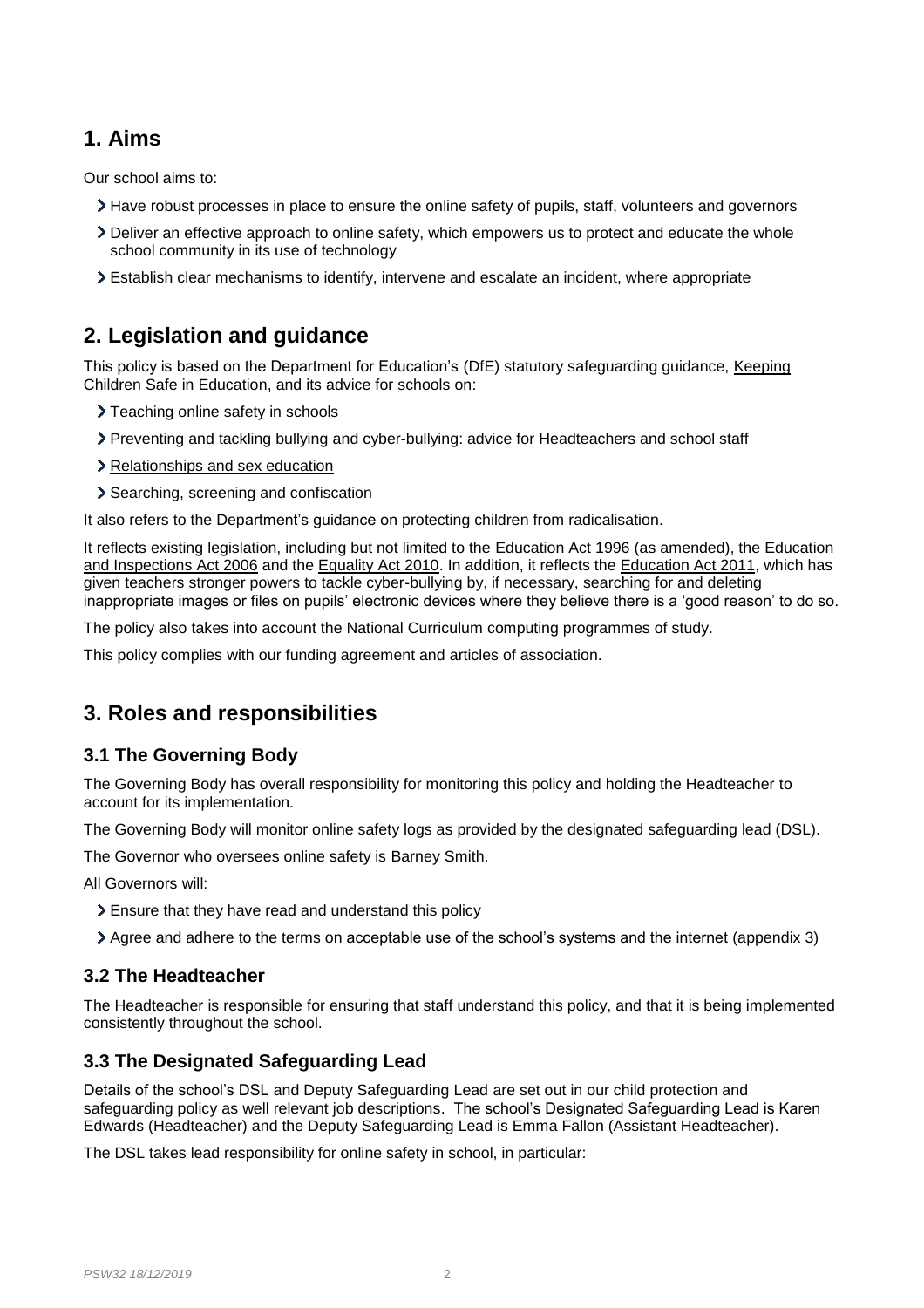- Ensuring that staff understand this policy and that it is being implemented consistently throughout the school
- Working with the Business Manager, ICT co-ordinator and other staff, as necessary, to address any online safety issues or incidents
- Ensuring that any online safety incidents are logged (see appendix 5) and dealt with appropriately in line with this policy
- Ensuring that any incidents of cyber-bullying are logged and dealt with appropriately in line with the school behaviour policy
- Updating and delivering staff training on online safety (appendix 4 contains a self-audit for staff on online safety training needs)
- Liaising with other agencies and/or external services if necessary
- Providing regular reports on online safety in school to the Business Manager and/or Governing Body

This list is not intended to be exhaustive.

#### **3.4 The ICT Co-ordinator**

The co-ordinator is responsible for:

- Putting in place appropriate filtering and monitoring systems, which are updated on a regular basis and keep pupils safe from potentially harmful and inappropriate content and contact online while at school, including terrorist and extremist material
- Ensuring that the school's systems are secure and protected against viruses and malware, and that such safety mechanisms are updated regularly
- Ensuring that the school's systems are being monitored via Sophos Central which runs in the background and which alerts Tech Response, our outsourced support of any issues.
- Blocking access to potentially dangerous sites and, where possible, preventing the downloading of potentially dangerous files
- Ensuring that any online safety incidents are logged (see appendix 5) and dealt with appropriately in line with this policy
- Ensuring that any incidents of cyber-bullying are dealt with appropriately in line with the school behaviour policy

This list is not intended to be exhaustive.

#### **3.5 All staff and volunteers**

All staff, including contractors and agency staff, and volunteers are responsible for:

- Maintaining an understanding of this policy
- Implementing this policy consistently
- Agreeing and adhering to the terms on acceptable use of the school's systems and the internet (appendix 3), and ensuring that pupils follow the school's terms on acceptable use (appendices 1 and 2)
- Working with the DSL to ensure that any online safety incidents are logged (see appendix 5) and dealt with appropriately in line with this policy
- Ensuring that any incidents of cyber-bullying are dealt with appropriately in line with the school behaviour policy

This list is not intended to be exhaustive.

#### **3.6 Parents**

Parents are expected to: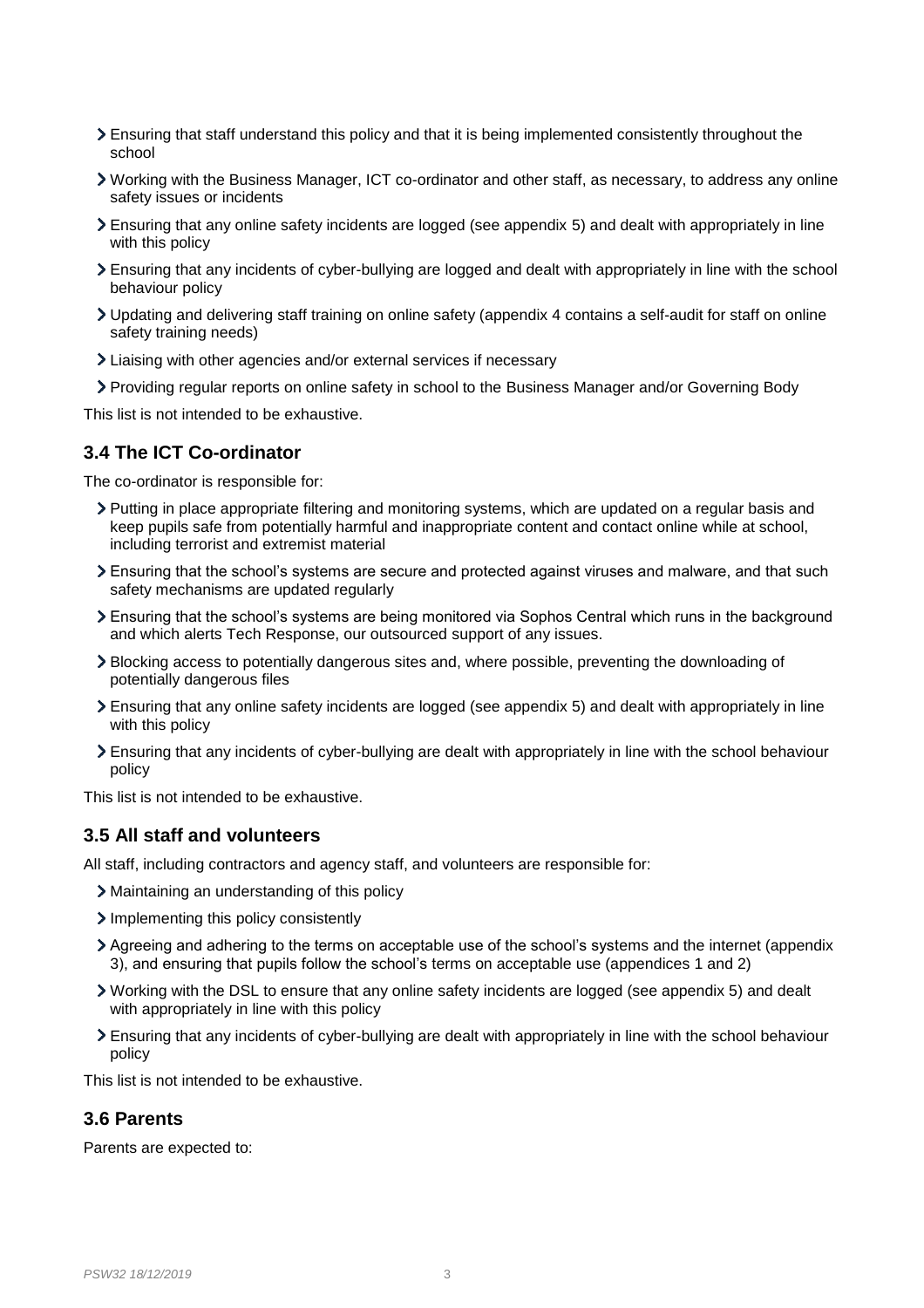- Notify a member of staff or the Headteacher of any concerns or queries regarding this policy
- Ensure their child has read, understood and agreed to the terms on acceptable use of the school's systems and internet (appendices 1 and 2)

Parents can seek further guidance on keeping children safe online from the following organisations and websites:

- What are the issues? [UK Safer Internet Centre](https://www.saferinternet.org.uk/advice-centre/parents-and-carers/what-are-issues)
- > Hot topics [Childnet International](http://www.childnet.com/parents-and-carers/hot-topics)
- Parent factsheet [Childnet International](https://www.childnet.com/resources/parents-and-carers-resource-sheet)

#### **3.7 Visitors and members of the community**

Visitors and members of the community who use the school's systems or internet, will be made aware of this policy, when relevant, and expected to read and follow it. If appropriate, they will be expected to agree to the terms on acceptable use (appendix 3).

## <span id="page-3-0"></span>**4. Educating pupils about online safety**

Pupils will be taught about online safety as part of the curriculum.

In **Key Stage 1**, pupils will be taught to:

- Use technology safely and respectfully, keeping personal information private
- I dentify where to go for help and support when they have concerns about content or contact on the internet or other online technologies

Pupils in **Key Stage 2** will be taught to:

- Use technology safely, respectfully and responsibly
- Recognise acceptable and unacceptable behaviour
- I dentify a range of ways to report concerns about content and contact

*By the end of primary school, pupils will know:*

- *That people sometimes behave differently online, including by pretending to be someone they are not.*
- *That the same principles apply to online relationships as to face-to-face relationships, including the importance of respect for others online including when we are anonymous*
- *The rules and principles for keeping safe online, how to recognise risks, harmful content and contact, and how to report them*
- *How to critically consider their online friendships and sources of information including awareness of the risks associated with people they have never met*
- *How information and data is shared and used online*
- *How to respond safely and appropriately to adults they may encounter (in all contexts, including online) whom they do not know*

The safe use of social media and the internet will also be covered in other subjects where relevant.

The school will use assemblies to raise pupils' awareness of the dangers that can be encountered online and may also invite speakers to talk to pupils about this.

## <span id="page-3-1"></span>**5. Educating parents about online safety**

The school will raise parents' awareness of internet safety in letters or other communications home, and in information via our website. This policy will also be shared with parents.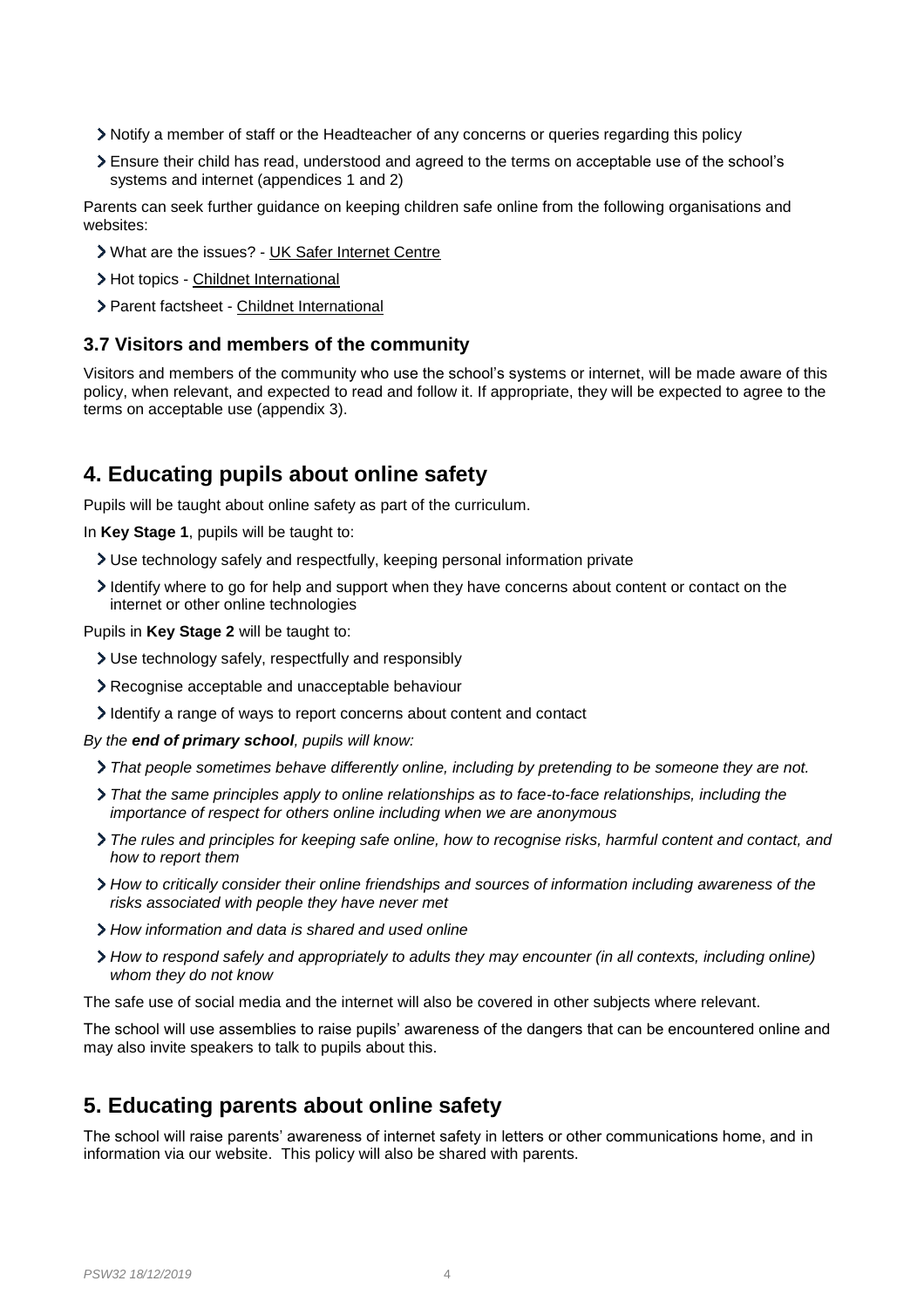Online safety will also be covered during parents' evenings.

If parents have any queries or concerns in relation to online safety, these should be raised in the first instance with the Headteacher/DSL.

Concerns or queries about this policy can be raised with any member of staff or the Headteacher.

# <span id="page-4-0"></span>**6. Cyber-bullying**

### **6.1 Definition**

Cyber-bullying takes place online, such as through social networking sites, messaging apps or gaming sites. Like other forms of bullying, it is the repetitive, intentional harming of one person or group by another person or group, where the relationship involves an imbalance of power. (See also the school behaviour policy.)

### **6.2 Preventing and addressing cyber-bullying**

To help prevent cyber-bullying, we will ensure that pupils understand what it is and what to do if they become aware of it happening to them or others. We will ensure that pupils know how they can report any incidents and are encouraged to do so, including where they are a witness rather than the victim.

The school will actively discuss cyber-bullying with pupils, explaining the reasons why it occurs, the forms it may take and what the consequences can be. Classteachers will discuss cyber-bullying with their pupils and the issue will be addressed in assemblies.

Teaching staff are also encouraged to find opportunities to use aspects of the curriculum to cover cyberbullying. This includes personal, social, health and economic (PSHE) education, and other subjects where appropriate.

All staff, governors and volunteers (where appropriate) receive training on cyber-bullying, its impact and ways to support pupils, as part of safeguarding training (see section 11 for more detail).

The school also sends information/leaflets on cyber-bullying to parents so that they are aware of the signs, how to report it and how they can support children who may be affected.

In relation to a specific incident of cyber-bullying, the school will follow the processes set out in the school Behaviour for Learning Policy. Where illegal, inappropriate or harmful material has been spread among pupils, the school will use all reasonable endeavours to ensure the incident is contained.

The DSL will consider whether the incident should be reported to the police if it involves illegal material, and will work with external services if it is deemed necessary to do so.

## **6.3 Examining electronic devices**

School staff have the specific power under the Education and Inspections Act 2006 (which has been increased by the Education Act 2011) to search for and, if necessary, delete inappropriate images or files on pupils' electronic devices, including mobile phones, iPads and other tablet devices, where they believe there is a 'good reason' to do so.

When deciding whether there is a good reason to examine or erase data or files on an electronic device, staff must reasonably suspect that the data or file in question has been, or could be, used to:

- Cause harm, and/or
- Disrupt teaching, and/or
- > Break any of the school rules

If inappropriate material is found on the device, it is up to the staff member in conjunction with the DSL or other member of the senior leadership team to decide whether they should:

- > Delete that material, or
- Retain it as evidence (of a criminal offence or a breach of school discipline), and/or
- > Report it to the police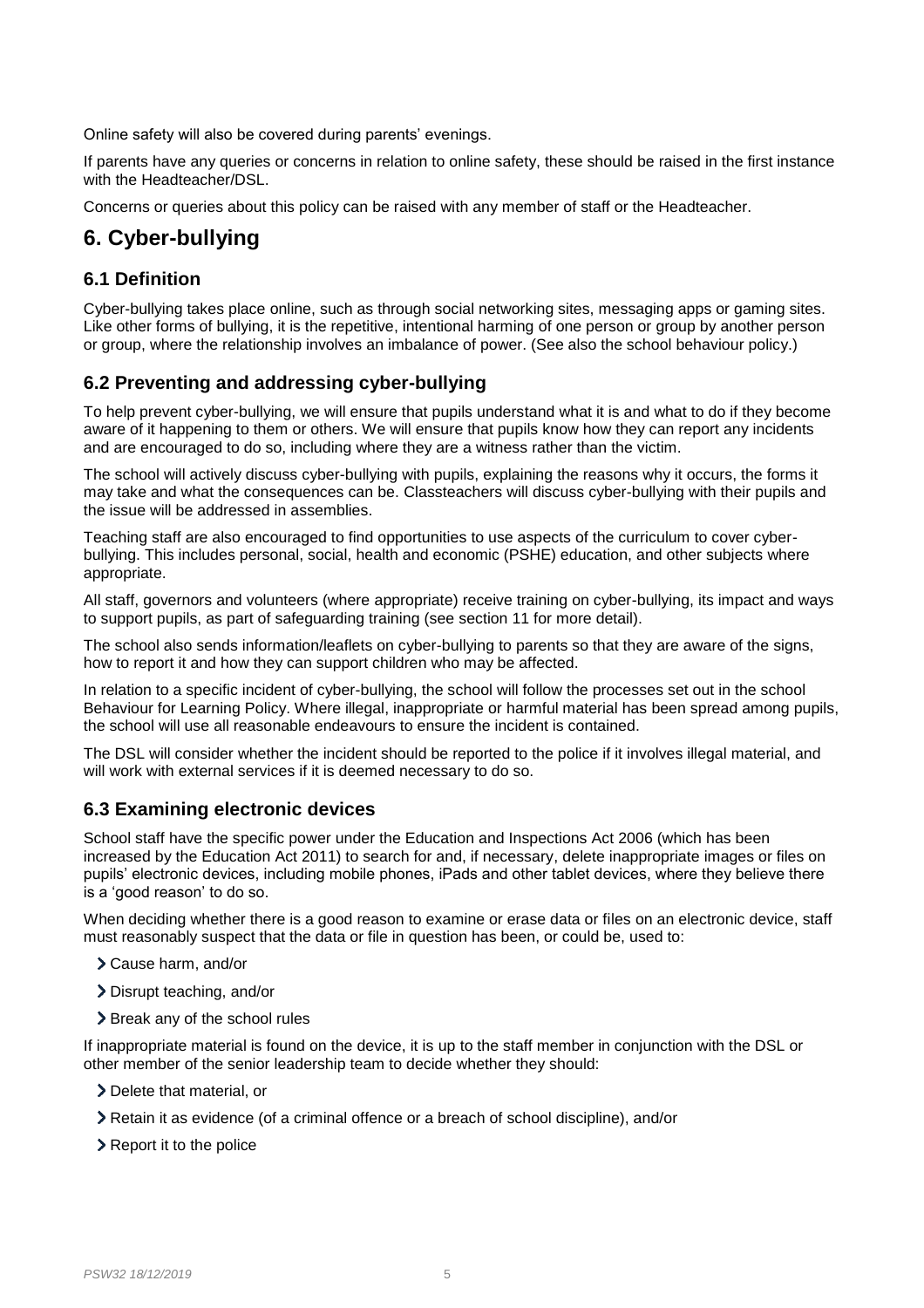Any searching of pupils will be carried out in line with the DfE's latest guidance on [screening, searching and](https://www.gov.uk/government/publications/searching-screening-and-confiscation)  [confiscation.](https://www.gov.uk/government/publications/searching-screening-and-confiscation)

Any complaints about searching for or deleting inappropriate images or files on pupils' electronic devices will be dealt with through the school complaints procedure.

## <span id="page-5-0"></span>**7. Acceptable use of the internet in school**

All pupils, parents, staff, volunteers and governors are expected to sign an agreement regarding the acceptable use of the school's systems and the internet (appendices 1-3). Visitors will be expected to read and agree to the school's terms on acceptable use if relevant.

Use of the school's internet must be for educational purposes only, or for the purpose of fulfilling the duties of an individual's role.

We will monitor the websites visited by pupils, staff, volunteers, governors and visitors (where relevant) to ensure they comply with the above.

More information is set out in the acceptable use agreements in appendices 1, 2 and 3.

## <span id="page-5-1"></span>**8. Pupils bringing mobile devices into school**

Parents must send a letter to school asking for their child to be granted permission to bring a mobile device into school and which details the reason why. If permission is granted, pupils may bring their mobile device into school, but are not permitted to use it during the school day and must switch it off and hand it into their class teacher at the beginning of the day.

Any breach of the acceptable use agreement by a pupil may trigger disciplinary action in line with the school behaviour policy, which may result in the confiscation of their device.

## <span id="page-5-2"></span>**9. Staff using work devices outside school**

Staff members using a work device outside school must not install any unauthorised software on the device and must not use the device in any way which would violate the school's terms of acceptable use, as set out in appendix 3.

Staff must ensure that their work device is secure and password-protected, and that they do not share their password with others. They must take all reasonable steps to ensure the security of their work device when using it outside school. Any USB devices containing data relating to the school must be encrypted.

If staff have any concerns over the security of their device, they must seek advice from the manager and/or Business Manager.

Work devices must be used solely for work activities.

## <span id="page-5-3"></span>**10. How the school will respond to issues of misuse**

Where a pupil misuses the school's systems or internet, we will follow the procedures set out in our policies. The action taken will depend on the individual circumstances, nature and seriousness of the specific incident, and will be proportionate.

Where a staff member misuses the school's systems or the internet, or misuses a personal device where the action constitutes misconduct, the matter will be dealt with in accordance with the staff disciplinary procedures/staff code of conduct. The action taken will depend on the individual circumstances, nature and seriousness of the specific incident.

The school will consider whether incidents which involve illegal activity or content, or otherwise serious incidents, should be reported to the police.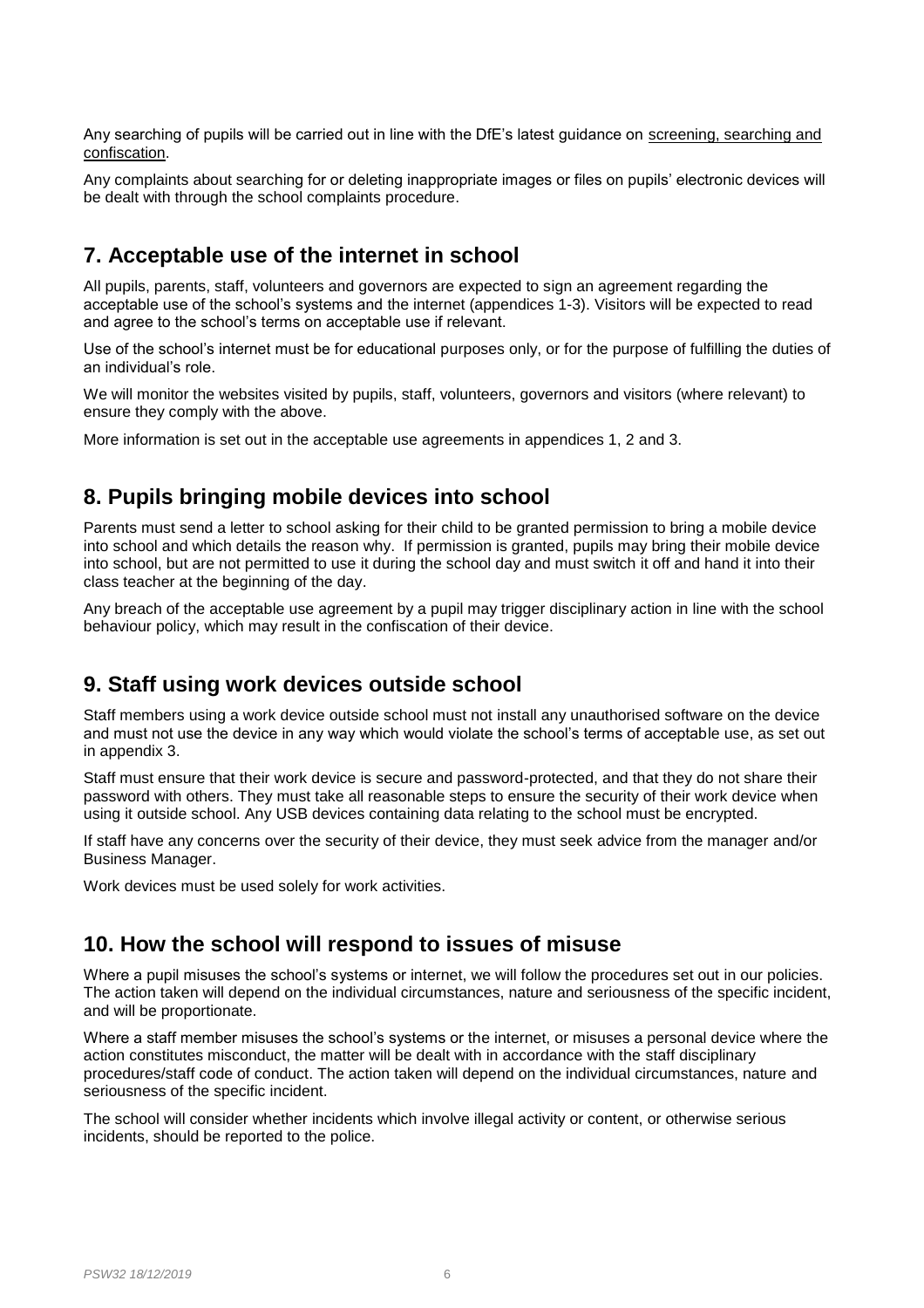# <span id="page-6-0"></span>**11. Training**

All new staff members will receive training, as part of their induction, on safe internet use and online safeguarding issues including cyber-bullying and the risks of online radicalisation.

All staff members will receive refresher training at least once each academic year as part of safeguarding training, as well as relevant updates as required (for example through emails, e-bulletins and staff meetings).

The DSL and Deputy DSL will undertake child protection and safeguarding training, which will include online safety, at least every 2 years. They will also update their knowledge and skills on the subject of online safety at regular intervals, and at least annually.

Governors will receive training on safe internet use and online safeguarding issues as part of their safeguarding training.

Volunteers will receive appropriate training and updates, if applicable.

More information about safeguarding training is set out in our child protection and safeguarding policy.

## <span id="page-6-1"></span>**12. Monitoring arrangements**

All staff log behaviour and safeguarding issues and incidents related to online safety in CPOMS, our Child Protection Online Monitoring System.

This policy will be reviewed every two years by the Pupil and Staff Welfare Committee. At every review, the policy will be shared with the governing board.

## <span id="page-6-2"></span>**13. Links with other policies**

This online safety policy is linked to our:

- Child protection and safeguarding policy
- > Behaviour policy
- > Staff disciplinary procedures
- > Data protection policy and privacy notices
- Complaints procedure
- ICT and internet acceptable use policy

#### **Amendments:**

<span id="page-6-3"></span>

| Version | Date          | Updated/reviewed                                                      |
|---------|---------------|-----------------------------------------------------------------------|
| 1.0     | December 2019 | <b>First version drafted.</b>                                         |
| 1.1     | March 2020    | Amendments made and renamed to Online Safety and Safeguarding Policy. |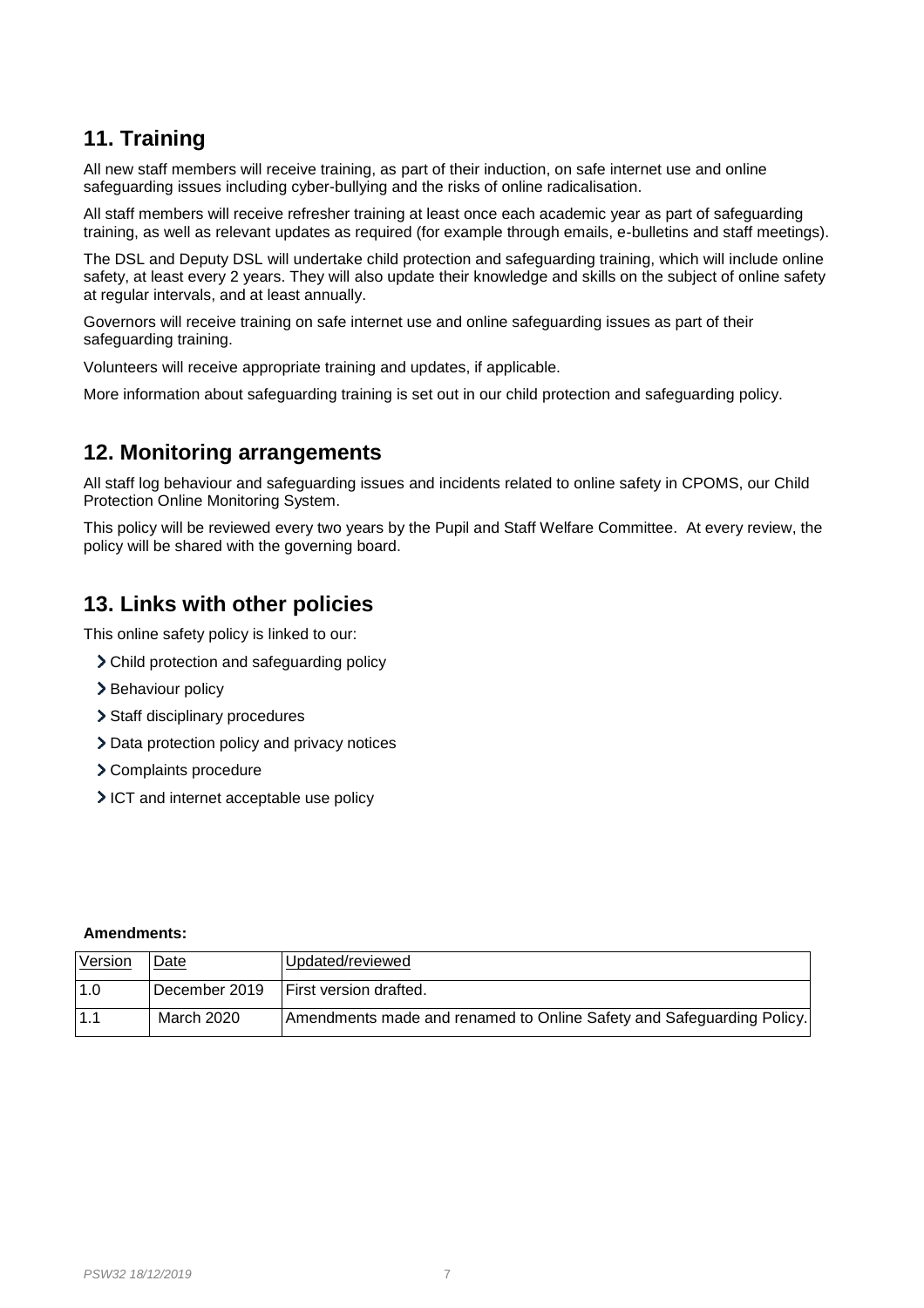### **Appendix 1: EYFS and KS1 acceptable use agreement (pupils and parents/carers)**

#### ACCEPTABLE USE OF THE SCHOOL'S SYSTEMS AND INTERNET: AGREEMENT FOR PUPILS AND PARENTS/CARERS

#### **Name of pupil:**

**When I use the school's systems (like computers) and get onto the internet in school I will:**

- Ask a teacher or adult if I can do so before using them
- Only use websites that a teacher or adult has told me or allowed me to use
- Tell my teacher immediately if:
	- o I click on a website by mistake
	- o I receive messages from people I don't know
	- o I find anything that may upset or harm me or my friends
- Use school computers for school work only
- I will be kind to others and not upset or be rude to them
- Look after the school equipment and tell a teacher straight away if something is broken or not working properly
- Only use the username and password I have been given
- Try my hardest to remember my username and password
- Never share my password with anyone, including my friends.
- Never give my personal information (my name, address or telephone numbers) to anyone without the permission of my teacher or parent/carer
- Save my work on the school network
- Check with my teacher before I print anything
- Log off or shut down a computer when I have finished using it

**I agree that the school will monitor the websites I visit and that there will be consequences if I don't follow the rules.**

| Signed (pupil):                                                                                                                                                                                                                                                                                                                                                 | Date: |  |
|-----------------------------------------------------------------------------------------------------------------------------------------------------------------------------------------------------------------------------------------------------------------------------------------------------------------------------------------------------------------|-------|--|
| <b>Parent/carer agreement:</b> I agree that my child can use the school's systems and internet when appropriately supervised by a<br>member of school staff. I agree to the conditions set out above for pupils using the school's systems and internet, and for using<br>personal electronic devices in school, and will make sure my child understands these. |       |  |
| Signed (parent/carer):                                                                                                                                                                                                                                                                                                                                          | Date: |  |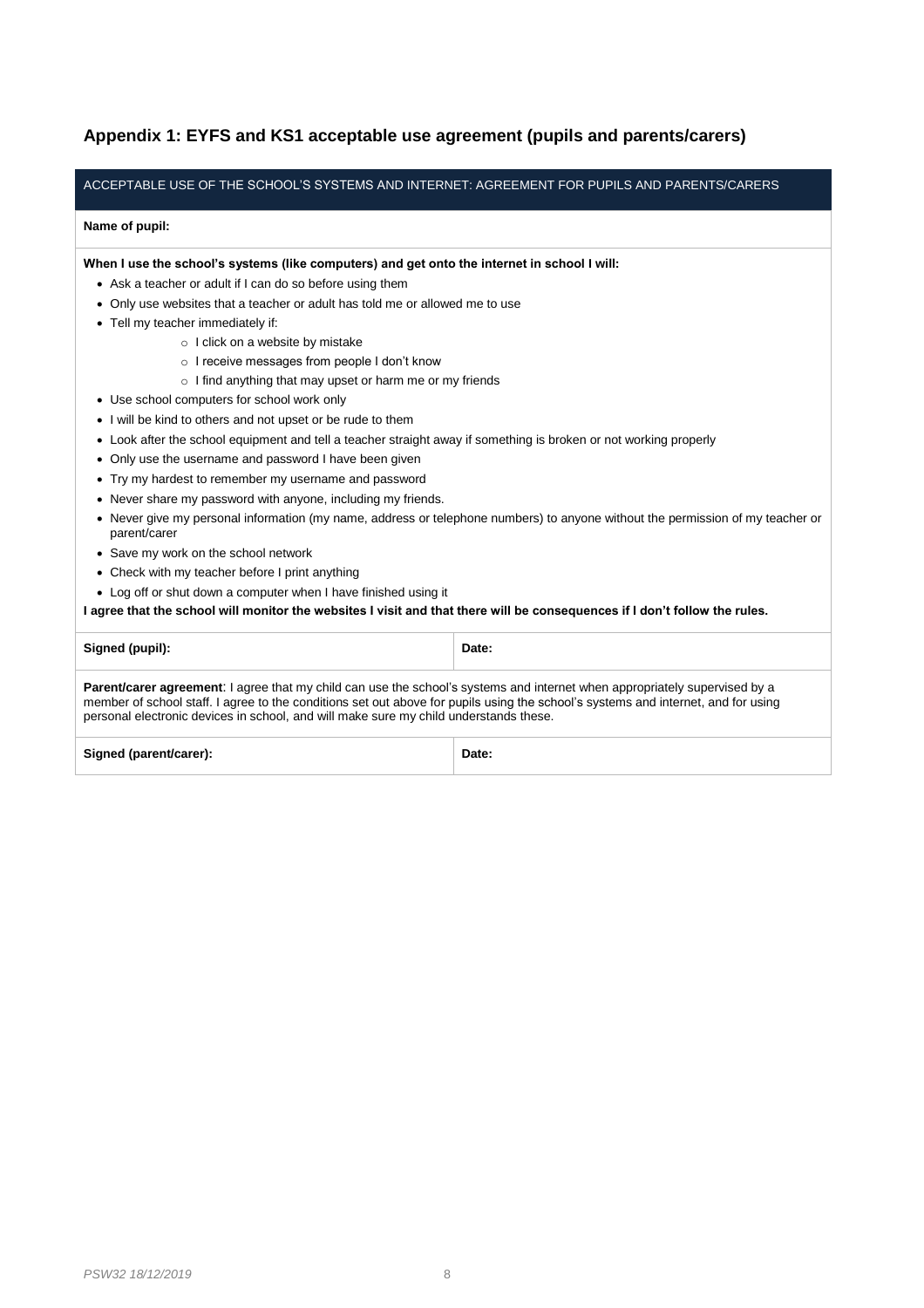### <span id="page-8-0"></span>**Appendix 2: KS2 acceptable use agreement (pupils and parents/carers)**

#### ACCEPTABLE USE OF THE SCHOOL'S SYSTEMS AND INTERNET: AGREEMENT FOR PUPILS AND PARENTS/CARERS

#### **Name of pupil:**

**I will read and follow the rules in the acceptable use agreement policy**

- **When I use the school's systems (like computers) and get onto the internet in school I will:**
	- Always use the school's systems and the internet responsibly and for educational purposes only
	- Only use them when a teacher is present, or with a teacher's permission
	- Keep my username and passwords safe and not share these with others
	- Keep my private information safe at all times and not give my name, address or telephone number to anyone without the permission of my teacher or parent/carer
	- Tell a teacher (or sensible adult) immediately if I find any material which might upset, distress or harm me or others
	- Always log off or shut down a computer when I'm finished working on it

#### **I will not:**

- Access any inappropriate websites including: social networking sites, chat rooms and gaming sites unless my teacher has expressly allowed this as part of a learning activity
- Open any attachments in emails, or follow any links in emails, without first checking with a teacher
- Use any inappropriate language when communicating online, including in emails
- Log in to the school's network using someone else's details
- Arrange to meet anyone offline without first consulting my parent/carer, or without adult supervision

**If I bring a personal mobile phone or other personal electronic device into school:**

- I will not use it during lessons, tutor group time, clubs or other activities organised by the school, without a teacher's permission
- I will use it responsibly, and will not access any inappropriate websites or other inappropriate material or use inappropriate language when communicating online

**I agree that the school will monitor the websites I visit and that there will be consequences if I don't follow the rules.**

**Signed (pupil): Date:**

**Parent/carer's agreement:** I agree that my child can use the school's systems and internet when appropriately supervised by a member of school staff. I agree to the conditions set out above for pupils using the school's systems and internet, and for using personal electronic devices in school, and will make sure my child understands these.

Signed (parent/carer): **Date: Date: Date: Date:**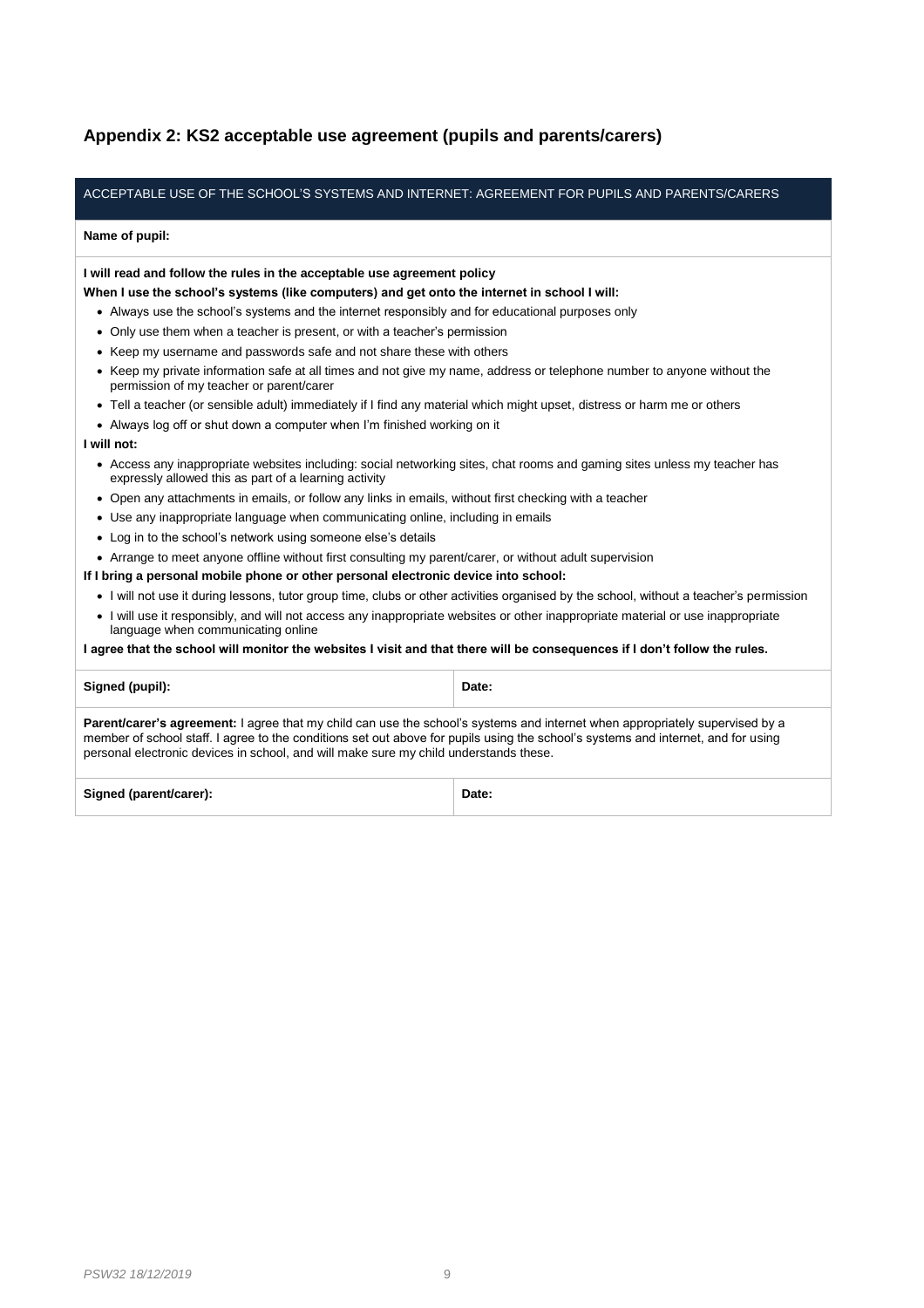#### <span id="page-9-0"></span>**Appendix 3: acceptable use agreement (staff, governors, volunteers and visitors)**

#### ACCEPTABLE USE OF THE SCHOOL'S SYSTEMS AND INTERNET: AGREEMENT FOR STAFF, GOVERNORS,VOLUNTEERS AND VISITORS

**Name of staff member/governor/volunteer/visitor:**

**When using the school's systems and accessing the internet in school, or outside school on a work device (if applicable), I will not:**

- Access, or attempt to access inappropriate material, including but not limited to material of a violent, criminal or pornographic nature (or create, share, link to or send such material)
- Use them in any way which could harm the school's reputation
- Access social networking sites or chat rooms
- Use any improper language when communicating online, including in emails or other messaging services
- Install any unauthorised software, or connect unauthorised hardware or devices to the school's network
- Share my password with others or log in to the school's network using someone else's details
- Take photographs of pupils without checking with teachers first
- Share confidential information about the school, its pupils or staff, or other members of the community
- Access, modify or share data I'm not authorised to access, modify or share
- Promote private businesses, unless that business is directly related to the school

I will only use the school's systems and access the internet in school, or outside school on a work device, for educational purposes or for the purpose of fulfilling the duties of my role.

I agree that the school will monitor the websites I visit and my use of the school's facilities and systems.

I will take all reasonable steps to ensure that work devices are secure and password-protected when using them outside school, and keep all data securely stored in accordance with this policy and the school's data protection policy.

I will let the designated safeguarding lead (DSL) and manager know if a pupil informs me they have found any material which might upset, distress or harm them or others, and will also do so if I encounter any such material.

I will always use the school's systems and internet responsibly, and ensure that pupils in my care do so too.

**Signed (staff member/governor/volunteer/visitor): Date:**